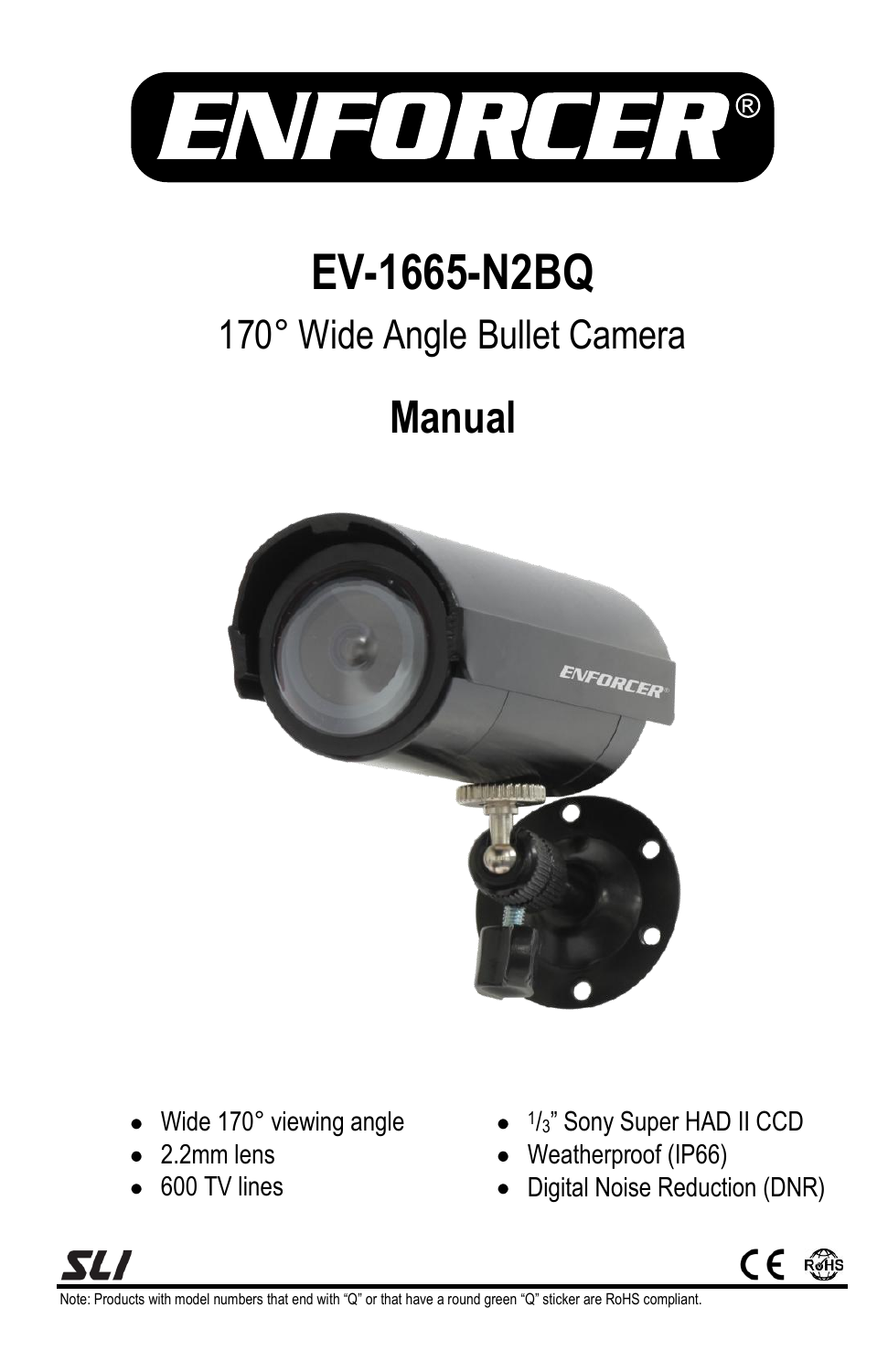## **Specifications**

| Type                         | Wide-Angle Bullet Camera                                                            |
|------------------------------|-------------------------------------------------------------------------------------|
| CCD                          | 1/3" Sony Super HAD II Color CCD                                                    |
| <b>Resolution</b>            | 600 TV lines                                                                        |
| <b>Pickup elements</b>       | 768x494 pixels                                                                      |
| Video output format          | <b>NTSC</b>                                                                         |
| Video output                 | 1.0Vp-p composite video, $75\Omega$                                                 |
| Lens                         | 2.2 <sub>mm</sub>                                                                   |
| <b>Viewing angle</b>         | $170^\circ$                                                                         |
| <b>Minimum illumination</b>  | 0.1-lux at F/1.4                                                                    |
| S/N ratio                    | >48dB                                                                               |
| <b>Scanning frequency</b>    | 15.734KHz x 59.94Hz                                                                 |
| Sync                         | Internal                                                                            |
| <b>Gamma correction</b>      | 0.45                                                                                |
| Gain control                 | Auto                                                                                |
| IP rating                    | IP <sub>66</sub>                                                                    |
| Power source                 | 12VDC                                                                               |
| <b>Current draw</b>          | 83mA                                                                                |
| <b>Operating temperature</b> | 14°~122° F (-10°~50° C)                                                             |
| <b>Dimensions</b>            | $3^{1/8}$ "x1 <sup>1</sup> /2"x1 <sup>1</sup> /2" (80x37x37 mm) (without sunshield) |
| Weight                       | $9.2 - oz (261g)$                                                                   |

### **Parts List:**

- 1 x Camera
- 1 x Mounting bracket

1 x Sunshield 1 x Manual

6 x Mounting screws 1 x Pigtail connector

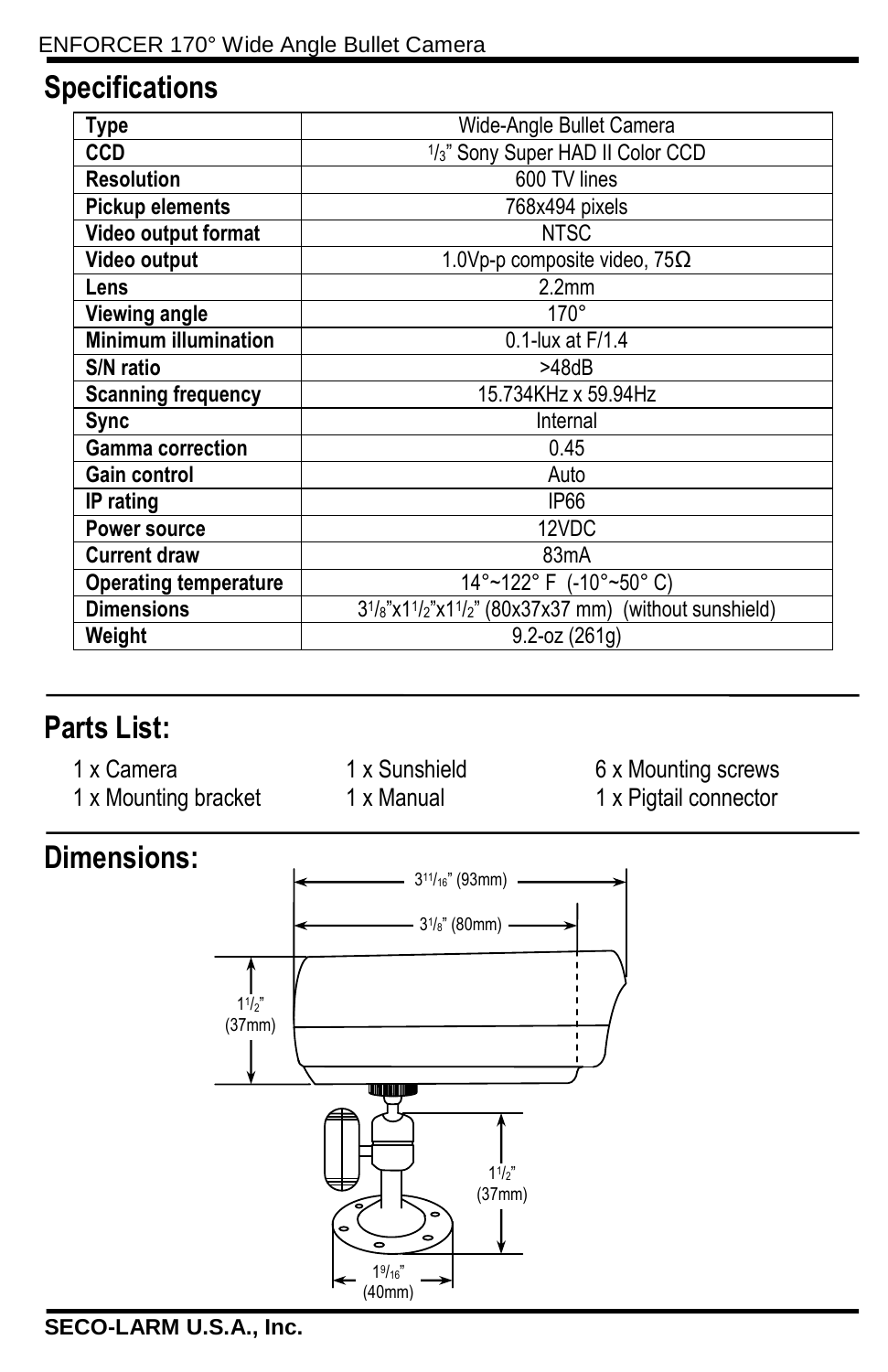### **Overview:**



## **Before Starting:**

- 1. Please read this manual carefully and keep it for future reference.
- 2. Use the camera within given temperature and electrical limits.
- 3. Do not mount the camera where it is exposed to rain or other moisture, or in humid or dusty places.
- 4. Do not point the camera at the sun. Heat could damage the camera, even when not in use.
- 5. Do not mount the camera in areas exposed to radiation, strong magnetic fields, or strong electrical signals.\*
- 6. Do not open or disassemble the camera. There are no field-serviceable parts inside.
- 7. Do not drop the camera or subject it to strong vibrations.
- **Note:** Many video monitors produce strong electromagnetic fields close to the display CRT, especially when the monitor is turned on or during de-Gaussing, which occurs automatically with many monitors when the monitor is turned on.

### **Installation:**

- 1. Run a 12VDC power supply wire and a video cable with a male BNC connector through the wall to where the camera is to be mounted.
- 2. Temporarily connect the camera to the power supply. **Do not cut DC jack or female BNC connector as warranty will be voided. If needed, use the included pigtail connector.**
- 3. Temporarily connect the camera's female BNC connector to the video cable's male BNC connector.
- 4. While watching the monitor, hold the camera against the wall or ceiling by hand where it is to be mounted, then turn the camera until it is certain that this mounting location is correct. Use a pencil to mark the location of the six screw holes in the mounting plate.
- 5. Disconnect the power supply and video cable.
- 6. Mount the mounting plate to the wall or ceiling using the six included mounting screws. If the wall is made of dry wall, brick, or similar material, it may be necessary to use screw anchors (not included).
- 7. For ceiling mounting, remove the sunshield and attach the mounting bracket to the top of the camera. (Sunshield must be removed for ceiling mounting.)
- 8. Reconnect the power supply and video cable. Turn the monitor on and make sure the camera is sending the proper video signal.
- 9. Adjust the camera angle using the adjustment nut.
- 10.Do a final test of the video camera and monitor.